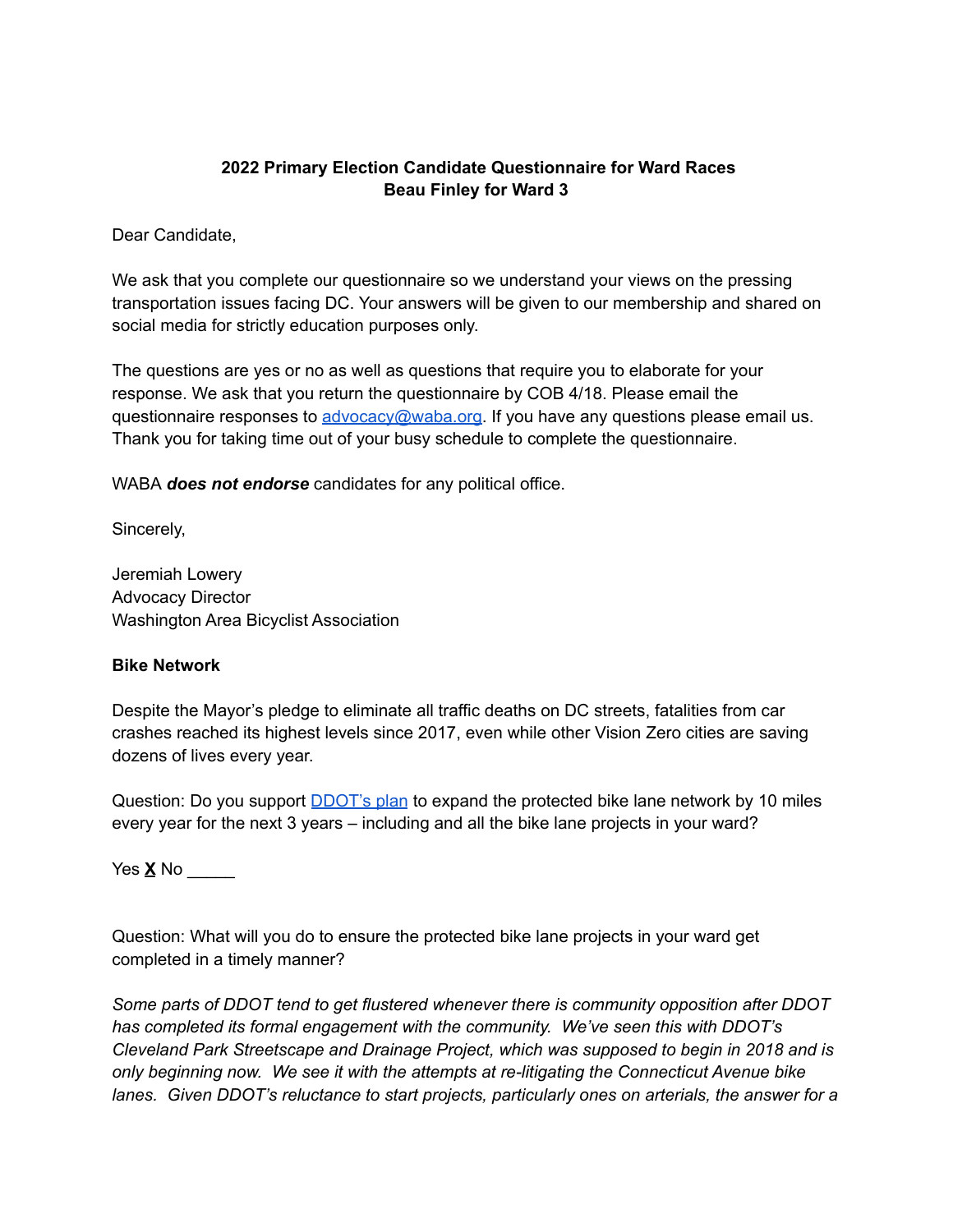*Councilmember is aggressive oversight and holding DDOT accountable. It means contacting the DDOT director on a regular basis to receive updates on bike lane projects. It means meeting with ANCs and explaining where in the process DDOT is and what DDOT's next steps are. It means bugging the mayor consistently and ensuring that bike lane projects are properly budgeted for.*

# **Budget**

Bike lanes are an incentive for District residents who choose to travel in ways that conserve land, energy, and fuel and they also fight climate change. DDOT's long-range plan envisions miles of protected bicycle lanes – which makes bicycling safer, easier and more popular and also reduces fuel use.

Question: Will you press DDOT to accelerate plans for more protected bike lanes (which may repurpose driving lanes and street parking) and budget adequate money for DDOT to build these bike lanes? Including ensuring DDOT has the staff and resources in the budget to complete the projects at a rapid pace?

Yes **X** No \_\_\_\_\_

Question: What other budgetary biking and transportation items will you fight for and prioritize?

*Bicycle-related budget items beyond protected bike lanes:*

- *E-bike charging stations*
- *Funding to close unnecessary curb cuts*
- *Funding for continuous sidewalks*
- *E-bike tax credit similar to the electric vehicle tax credit*

*Other transportation budget items:*

- *Full funding of Vision Zero initiative (coupled with policy directives to make our streets safer)*
- *Funding for large increase in Circulator service*
- *Full funding of DC portion of WMATA*
- *Streetcar expansion to original planned map*
- *Palisades Trolley Trail*
- *Funding for more rapid transition of our transportation fleets to electric vehicles, including funding for charging stations*
- *Commissioning a DDOT study of where to locate EV charging infrastructure*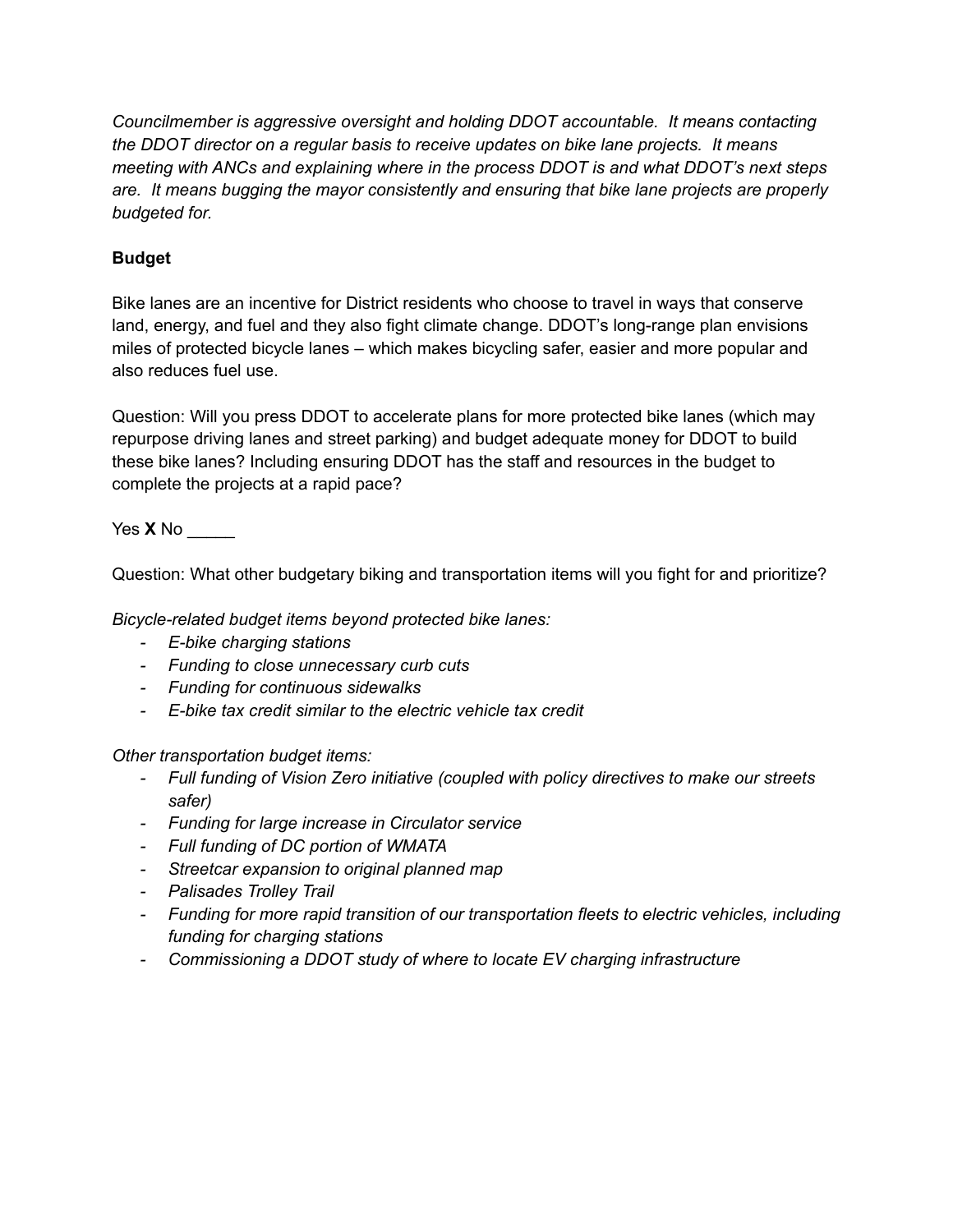### **Trails Network**

The Capital Trails Coalition seeks to create a world-class network of multi-use trails that are equitably distributed throughout the Washington DC region. The Coalition is in the process of finding funding to complete 800 miles of planned trails into pavement that people can walk and bike on. Trails are an economic boost for local economies and improve the health and well being of communities, would you support DC, alongside MD and VA, dedicating funding to complete our regional trail network?

Yes **X** No \_\_\_\_\_

Further explain how you would advocate for the completion of the DC's portion of the Trail Network?

*I would push for the completion of the Metropolitan Branch Trail, including full funding, and work to incorporate funding for the Trails Strategy aspect of Move DC. In addition, I support the Palisades Trolley Trail and would work to ensure we have the budget to complete it. I would also go on bike rides and hikes with the public to show where and how we need to add or update our trail infrastructure.*

#### **Vision Zero**

Do you support the recent bills before the Transportation Committee, that would ban right turn on reds and permit the so-called Idaho stop?

Yes **X** No \_\_\_\_

Vision Zero - is it working and if not, what needs to be done by the District to achieve the goal of zero deaths due to traffic crashes?

*Vision Zero is clearly not working. The District's continued failure to address our Vision Zero shortcomings indicates that there is a base level of pedestrian and cyclist fatalities that are tolerable to DDOT. This is unacceptable. Council has a number of bills before it that will greatly help reach our Vision Zero goals - all of which I support. In addition to Council developing transportation safety policy ideas for our agency tasked with pedestrian/cyclist safety, we need serious oversight. Council failed in its oversight role when it allowed for the automatic confirmation of the DDOT director rather than voting on his confirmation. Council has failed to touch DDOT funding in the wake of these horrible crashes. If we want DDOT to be accountable, then Council has to start holding DDOT accountable.*

Aside from the oversight role, I would like to see a refocusing by DDOT away from the [reckless](https://www.strongtowns.org/journal/2022/3/7/the-reckless-driver-narrative-is-reckless-stop-spreading-it) *[driver](https://www.strongtowns.org/journal/2022/3/7/the-reckless-driver-narrative-is-reckless-stop-spreading-it) and toward how to redesign our streets so they are easy to understand and do not induce speeding. DDOT needs to include more speed tables, bump outs, raised intersections, and more to create safer streets for all.*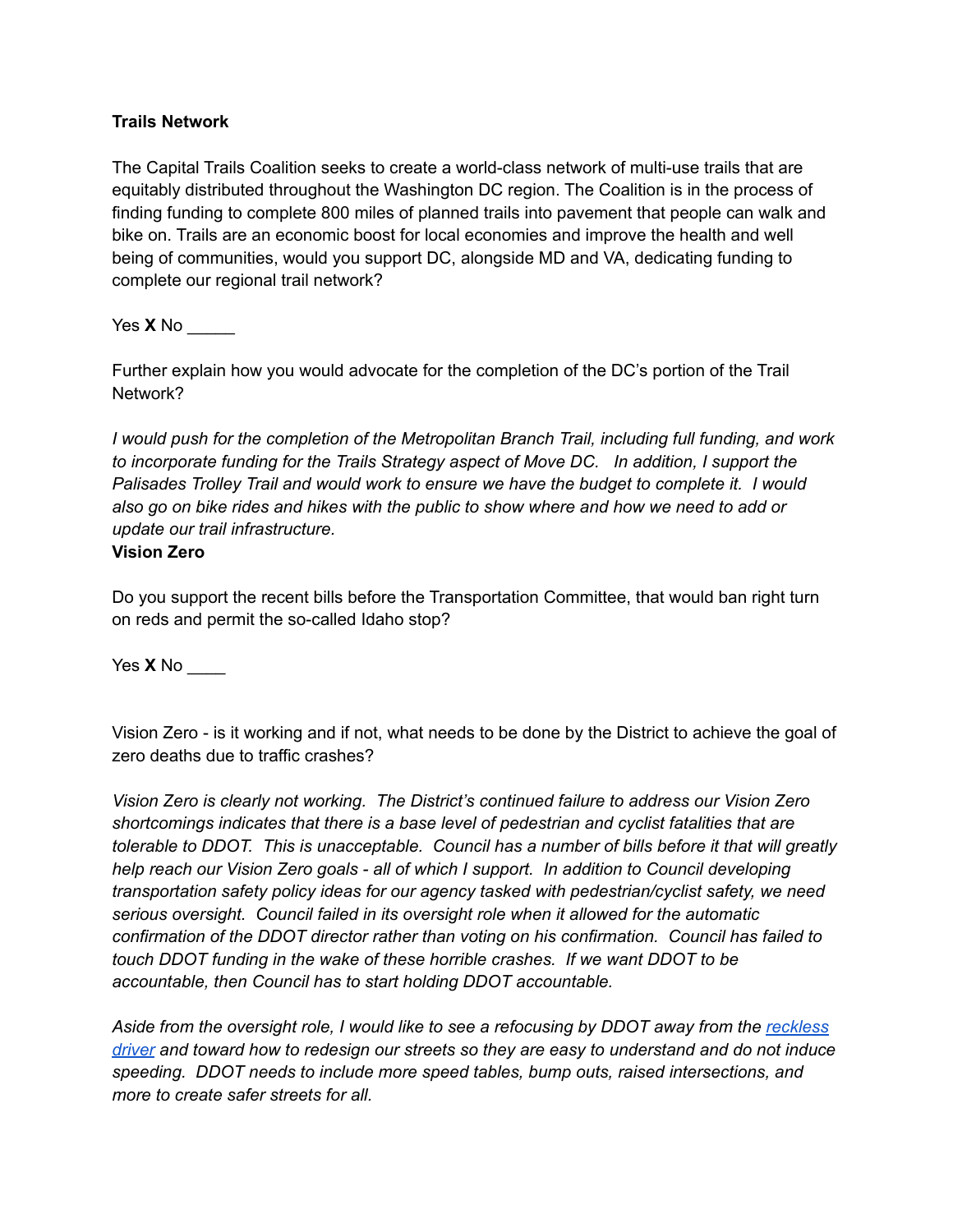# **Transportation Equity Priorities**

If elected or re-elected this year, what policie(s) or legislation will you pursue in your upcoming term to ensure our transportation system is equitably moving forward?

*We're at a place in terms of climate change where we need bold, decisive, immediate action action that will address equity, action that will address growth, and action that will address education. We have squandered too many Council terms with inaction. Everything I propose to do - my platform is at [www.beaufinley.com](http://www.beaufinley.com) - I would like to start on immediately.*

*One of the easier ways to immediately help with transportation equity is to expand the* Capital Bikeshare for All *program to those DC residents at or below 400% of the federal poverty guidelines. For a single person earning \$51,200 or below (just above a GS-7 and also below 60% median family income), this would allow them to participate in the program, which is a small price for the District to pay to provide a healthy mode of transportation that is environmentally friendly.*

*The next step would be to adopt Councilmember Allen's plan to give all DC residents \$100 per month on their SmarTrip cards. This will lower barriers to using public transit, especially for those with low incomes, and give WMATA another guaranteed source of funding.*

*I would immediately work to expand Circulator service throughout the District to provide short headways and regular, reliable, and relevant service across the city. I believe new sources of funding, such as land value tax, congestion pricing downtown, and dynamic parking pricing should be considered to generate the revenue necessary for a robust bus network.*

*I also would vote for the Safe Routes to School Expansion Regulation Amendment Act of 2021, the Walk Without Worry Amendment Act of 2021, the Safer Intersections Amendment Act of 2022, Upgrading Tactical Safety Projects Amendment Act of 2022, Prioritizing People in Planning Amendment Act of 2022, and the Speed Management on Arterials (SMART) Signage Amendment Act of 2022. All of these bills will support pedestrian and cyclist safety and therefore transportation equity.*

*While not directly related to transportation, I also support expanding rent stabilization (aka rent control), following the Reclaim Rent Control goals.*

#### **Transportation Equity Pledge**